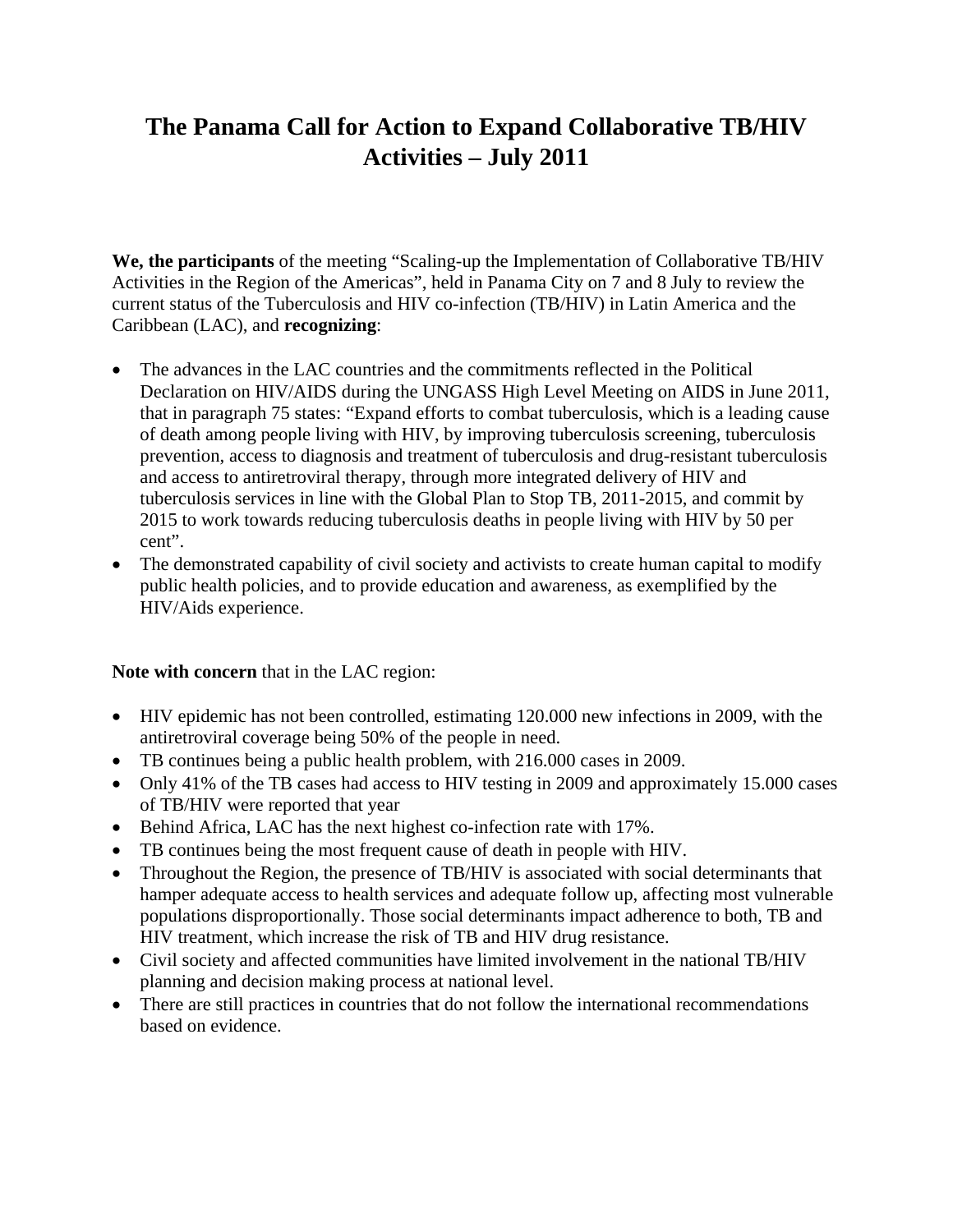**We agree** on that in order to improve the expansion of collaborative TB-HIV activities:

- Formal cooperation mechanism between TB and HIV programs should be promoted and established, where civil society and affected communities should be essential partners;
- Evidence based TB-HIV interventions should be given high priority within national health plans;
- Models of TB/HIV care should be adapted to the context of each country to ensure early ARV treatment and adequate follow up;
- HIV testing in TB patients and TB screening and isoniazid preventive therapy (IPT) in people with HIV should be scaled up;
- The health system should be strengthened to ensure integration of TB/HIV services, access to diagnostic services, adequate logistics for continued provision of drugs, effective infection control policies and reliable surveillance systems to measure impact.
- The introduction of new molecular diagnostic methods for TB should be evaluated and promoted;
- Strategies for reduction of barriers due to stigma and discrimination of people with TB or HIV should be implemented.
- Socio-economical support measures to ensure continuity in TB and HIV treatments, promoting the balance between public policies while respecting autonomy and human right principles should be promoted.

**We call** to our governments, internationals organizations and partners to:

- Ensure national multisectoral coordination mechanisms that involve civil society, academia, donors and relevant partners to support activities aligned with the Stop TB Strategy and the Global Health Sector Strategy on HIV/AIDS;
- To actively promote the involvement of affected populations through policies such as The Patients' Charter for Tuberculosis Care that contains the rights and responsibilities in TB care and the Greater Involvement of People Living with HIV/AIDS principle.
- To establish operational plans to scale-up collaborative TB/HIV activities that include realistic objectives, allocation of sufficient national financial resources, mobilization of other funding sources, and ensuring trained and sensitized human resources;
- Identify and reduce barriers to HIV diagnosis among TB and presumptive TB cases; ensure TB screening in people with HIV, IPT and early ART in TB/HIV patients;
- Address social determinants that favor HIV transmission and development of TB disease through multisectoral interventions.

## **We commit** to:

- Promote collaboration between TB and HIV programs; civil society, the academia and other partners to scale-up the TB-HIV collaborative activities within the country context;
- Involve civil society in monitoring national activities and achievements, increasing sensitization and education activities and activism to break the political, economical and programatic silence related to TB/HIV co-infection in the region;